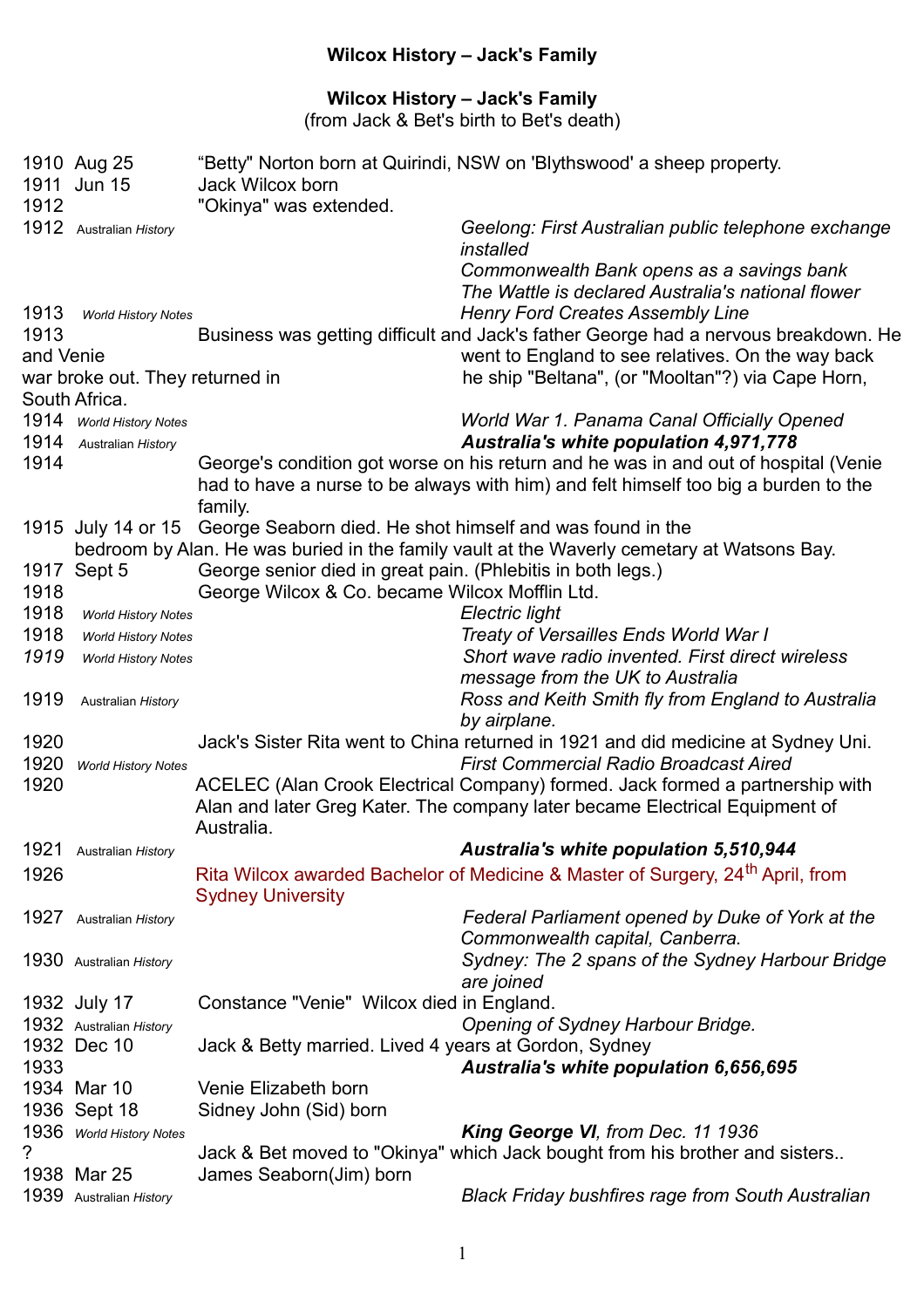## **Wilcox History – Jack's Family**

|      |                            | border to Gippsland and NSW. 71 people die                                            |  |
|------|----------------------------|---------------------------------------------------------------------------------------|--|
|      | 1939 World History Notes   | World War 2                                                                           |  |
| 1941 | <b>World History Notes</b> | Japanese Attack Pearl Harbor                                                          |  |
|      | 1941 Oct 26                | George Edward born                                                                    |  |
| 1941 |                            | Jack bought 2 houses in Leura, NSW in the Blue Mountains                              |  |
| 1941 |                            | Jack's family moved to Leura                                                          |  |
| 1941 |                            | Jack joined the army as a private and trained to be a leutenant. First at Puckapunal. |  |
|      |                            | Jack served in the Royal Australian Engineers and was a training officer at Penrith   |  |
|      |                            | NSW, and then served in New Guinea                                                    |  |
|      | 1942 Australian History    | Darwin bombed and Rabaul captured by Japanese                                         |  |
|      | 1944 World History Notes   | D Day. Invasion of europe, June 6                                                     |  |
|      | 1945 World History Notes   | End war in Europe May1945                                                             |  |
|      |                            | Atomic Bomb invented. End World War 2                                                 |  |
|      |                            | <b>Helicopter invented</b>                                                            |  |
|      |                            | <b>First Computer Built (ENIAC)</b>                                                   |  |
|      | 1945 Australian History    | Ben Chifley 13 Jul 1945 16th Prime Minister                                           |  |
| ?    |                            | Jack's family moved back to "Okinya", Darling Point, Sydney.                          |  |
| 1946 |                            | Sid and Jim remained at boarding school at Leura until the end of the year.           |  |
|      | 1946 Sept 24               | Twins, Mymie Alice (later Isti) and Elizabeth Gai (Gai) born                          |  |
| 1947 |                            | Sid and Jim boarders at Tudor House school, Moss Vale.                                |  |
| 1947 |                            | Jack bought Beresford Electrics.                                                      |  |
| 1947 |                            | Australia's white population 7,580,820                                                |  |
|      | 1948 World History Notes   | "Big Bang" Theory Formulated                                                          |  |
|      | 1948 Australian History    | The first all Australian car is produced-the Holden                                   |  |
|      | 1949 Australian History    | Robert Menzies 19 Dec 1949 Prime Minister for the                                     |  |
|      |                            | 2nd time starting a 16-year term.                                                     |  |
|      | 1949 Australian History    | <b>Beginning of Snowy Mountains Hydro-Electric</b>                                    |  |
|      |                            | Scheme, completed in 1972.                                                            |  |
|      | 1952 World History Notes   | Coronation of Queen Elizabeth II, from Feb. 6                                         |  |
|      |                            | Bet & Jack invited guests to watch the coronation celebrations on Sydney Harbour      |  |
|      |                            | from Okinya.                                                                          |  |
|      | 1952 World History Notes   | 1 <sup>st</sup> Hydrogen bomb                                                         |  |
|      | 1953 Sept 4                | "Okinya" burned down                                                                  |  |
|      | 1954 World History Notes   | Oral contraceptive                                                                    |  |
| 1954 |                            | <b>Australia's white population 9,089,936</b>                                         |  |
| 1956 | Australian History         | <b>First TVs in Australia</b>                                                         |  |
|      | 1956 Aug 9                 | Jack died with cancer of the stomach at age 45                                        |  |
| 1957 |                            | Bet and family moved to the Gordon house                                              |  |
|      | 1957 World History Notes   | Soviet Satellite Sputnik Launches Space Age                                           |  |
| 1958 |                            | Bet bought the Castlecrag house and the family moved there.                           |  |
|      | 1958 July 16               | Venie married Manfred Joseph Schulenberg                                              |  |
|      | 1959 World History Notes   | Microchip                                                                             |  |
|      | 1961 Australian History    | Woman fined for being "unsuitably dressed" wearing                                    |  |
|      |                            | a bikini at Bondi Beach                                                               |  |
|      | 1961 World History Notes   | Berlin wall built.                                                                    |  |
|      |                            | $1st$ man in space.                                                                   |  |
|      | 1962 World History Notes   | Audio cassette                                                                        |  |
|      | 1963 Mar 25                | James (Jim) married Martha Hale                                                       |  |
|      | 1966 Mar 15                | Sidney (Sid) married Catherine Downs Tidd                                             |  |
|      | 1966 Australian History    | Australia's white population 11,704,843                                               |  |
|      | 1966 Australian History    | Australia changes over to decimal currency                                            |  |
|      | 1966 Mar 4                 | George married Gwenneth Marriott Dalway                                               |  |